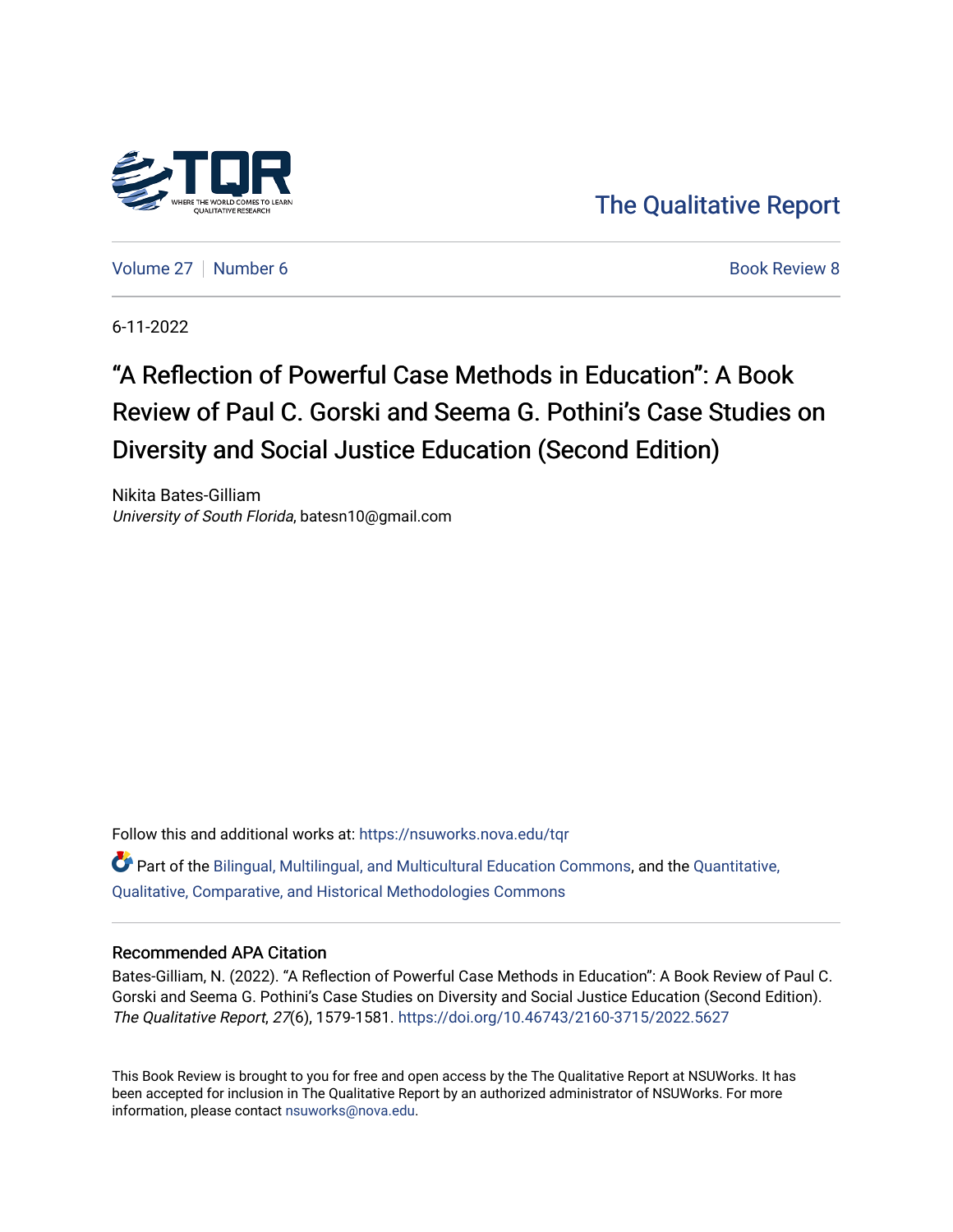# **Qualitative Research Graduate Certificate** Indulge in Culture Exclusively Online . 18 Credits **LEARN MORE**

## "A Reflection of Powerful Case Methods in Education": A Book Review of Paul C. Gorski and Seema G. Pothini's Case Studies on Diversity and Social Justice Education (Second Edition)

## Abstract

Case Studies on Diversity and Social Justice Education (Second Edition), by Paul C. Gorski and Seema G. Pothini, is a text that captivates your attention from the very beginning. It pushes and motivates the reader to dive into, begin, and share the work of social justice. Each case study presented is complimented by reflection questions, the "Equity Literacy Case Analysis" worksheet which provides a framework to reflect upon while reading the cases, and further "Points of Consideration" for each case. This text serves as a masterpiece of excellence in the realm of social justice and diversity as seen in the realm of education and the greater community.

## Keywords

social justice, diversity, inclusion

## Creative Commons License

## $\bigodot \, 0 \, 0 \, 0$

This work is licensed under a [Creative Commons Attribution-Noncommercial-Share Alike 4.0 International](https://creativecommons.org/licenses/by-nc-sa/4.0/)  [License](https://creativecommons.org/licenses/by-nc-sa/4.0/).

### Acknowledgements

Special acknowledgements to Dr. Jennifer (Jenni) Wolgemuth for providing me with this opportunity to complete a book review.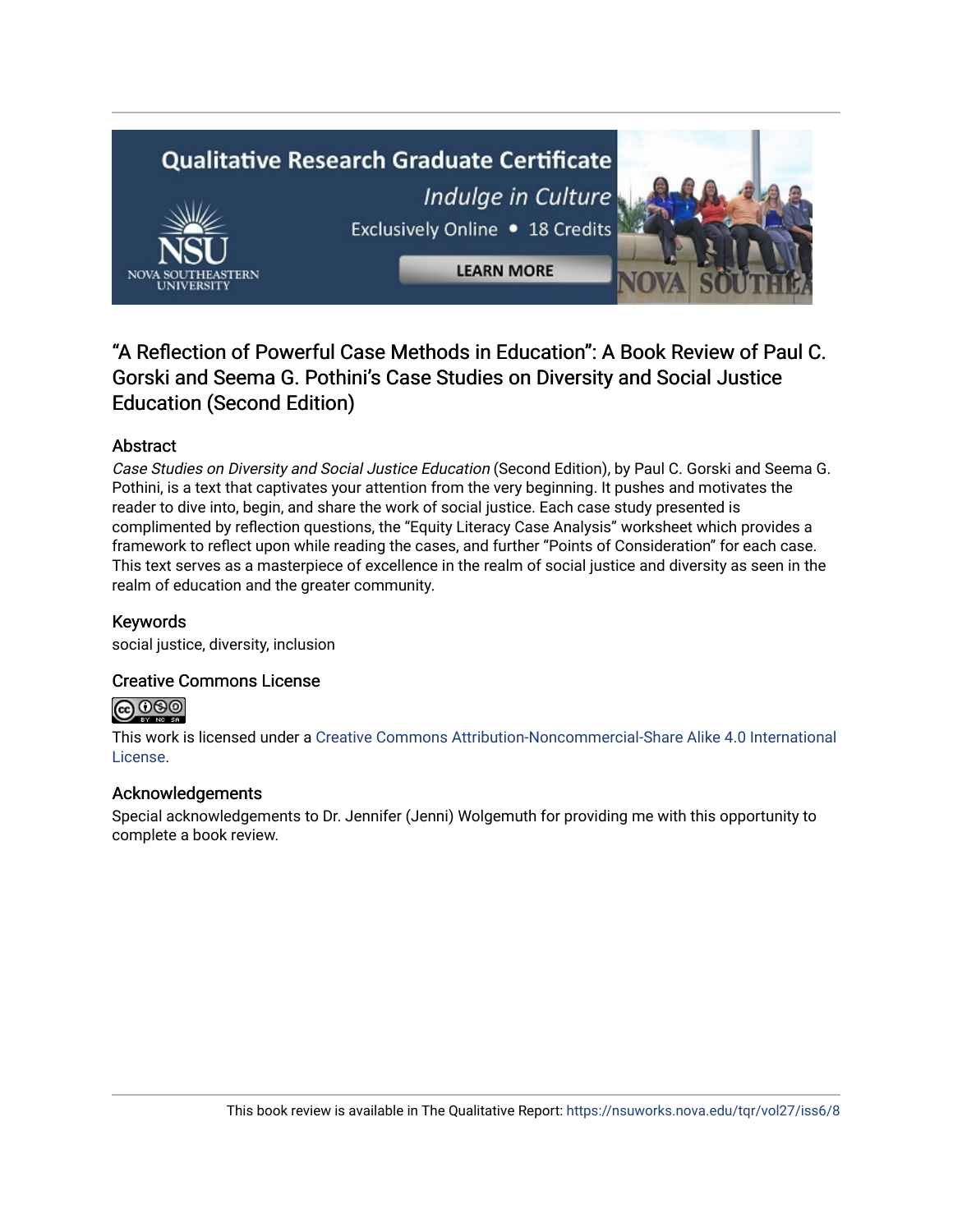

## **"A Reflection of Powerful Case Methods in Education": A Book Review of Paul C. Gorski and Seema G. Pothini's** *Case Studies on Diversity and Social Justice Education* **(Second Edition)**

Nikita Bates-Gilliam University of South Florida, Florida, USA

*Case Studies on Diversity and Social Justice Education* (Second Edition)*,* by Paul C. Gorski and Seema G. Pothini, is a text that captivates your attention from the very beginning. It pushes and motivates the reader to dive into, begin, and share the work of social justice. Each case study presented is complimented by reflection questions, the "Equity Literacy Case Analysis" worksheet which provides a framework to reflect upon while reading the cases, and further "Points of Consideration" for each case. This text serves as a masterpiece of excellence in the realm of social justice and diversity as seen in the realm of education and the greater community.

*Keywords:* social justice, diversity, inclusion

## **Overview of** *Case Studies on Diversity and Social Justice Education*

Paul C. Gorski's and Seema G. Pothini work, *Case Studies on Diversity and Social Justice Education* (Second Edition), is a narrative, case method used to outline and explain the stories of students, teachers and families who experienced uncomfortable scenarios while at school, on trips, or during sporting events. The book is segmented into case methods on the following: poverty and socioeconomic status, religion, ethnicity and culture, race, sex, gender identity and gender expression, disability, sexual orientation, language, and immigrant status. The reader is furthermore given a directory based upon topic encompassing: curriculum and pedagogy, "discipline," engagement and classroom management, school and classroom policy and practice, school culture, programs, parent and community engagement and relations, and bias and bullying. The directory goes on to highlight how cases intersect and how cases can be found in more than one topical category. The first case study we are exposed to is about Ms. Samaya and how hateful views of racism and xenophobia impact a community in different ways. The impact occurring within the greater community (town) was influencing behaviors and occurrences within the school community. She had first-hand feelings towards racism and xenophobia coming from a family of immigrants; now to see her students experience the same treatment was unbearable. The first case stands as an eye-opening read.

The authors (Gorski & Pothini, 2018, p. 7) wrote this text to:

- 1. Strengthen our efforts to prepare educators, including the authors, to think, teach, lead, and advocate more equitably and justly. As a reader, you might have undergone similar cases, and this allows you to process.
- 2. We can (hopefully) see past our own biases and ideologies in our schools and classrooms. The case method process opens the door to considerate evaluation and problem-solving skills.
	- a. Keeping in mind the sociopolitical context of schooling (Nieto & Bode, 2011) - inequities within schools and society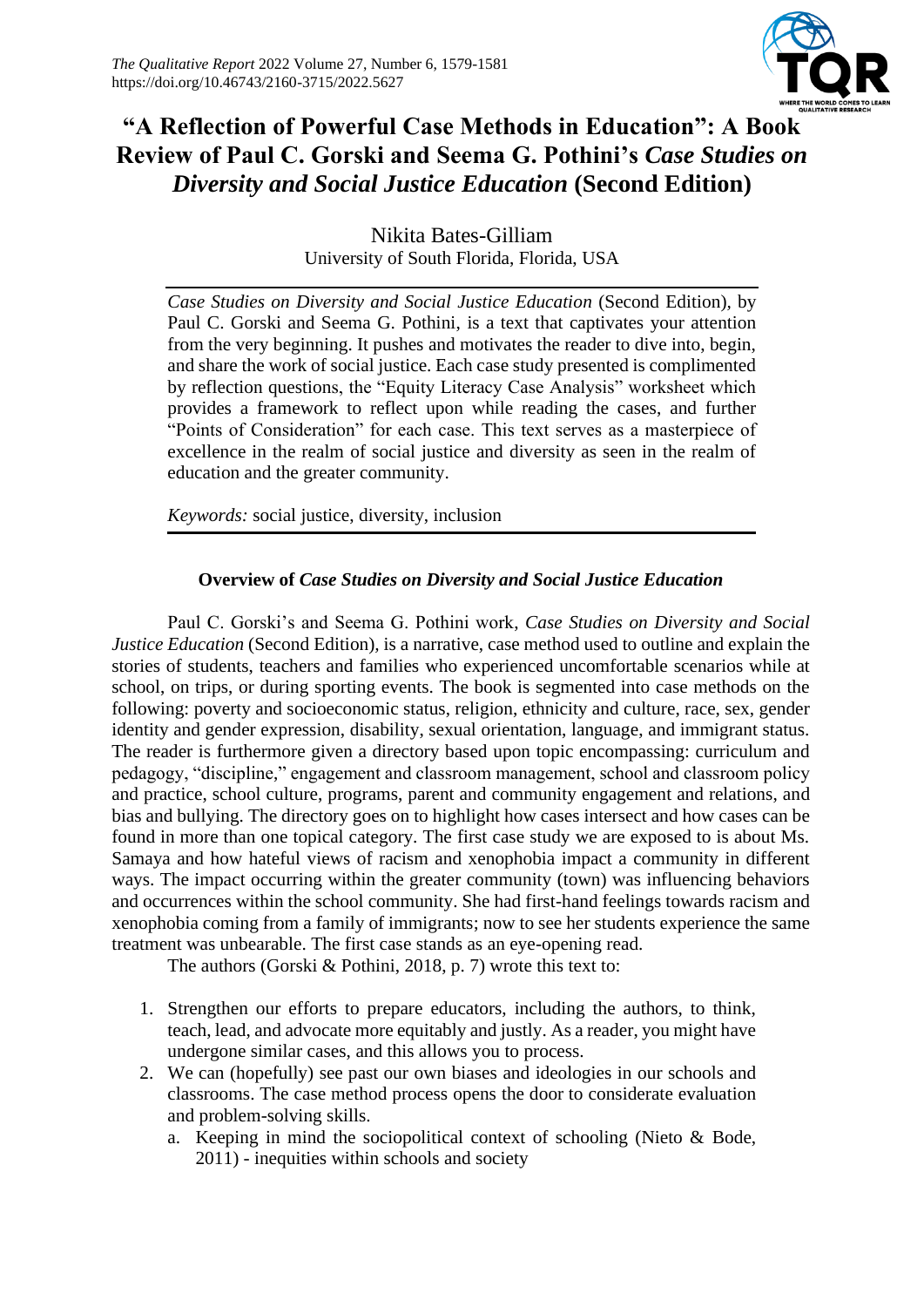Gorski and Pothini share an equity literacy framework consisting of the following steps (Gorski & Pothini, 2018, p. 13):

- 1. Identify biases or inequities
- 2. Take stock of various perspectives
- 3. Consider possible challenges and opportunities
- 4. Imagine equitable and just outcomes
- 5. Brainstorm immediate-term solutions
- 6. Brainstorm long-term solutions
- 7. Craft a plan of action

Sharing this framework allows for reflection while reading the cases and in real life. The narrative titled, "Winter Party," showed how giving parents too much power and leverage can make school more personal and less equitable. Parents in this narrative wanted to overrule one parent and focus on winter holiday-based activities instead of winter-type activities. A parent chimed in to share that if we have activities about all the winter holidays then that would be fair. I advocate for family engagement completely, but it needs to be balanced and that is why schools have educational professionals to facilitate, lead, and govern. We (families and community members) must see school activities as educational opportunities students cling to and recall for years to come, they discuss and ask to have repeated. So, should not we honor and respect the lives, histories, and experiences of the marginalized and forgotten? There is a time and place for everything but reshaping a winter party into a holiday party changes the original dynamics of the event.

There was a student who wore an ancient Hindu symbol that looks like the swastika and students were upset about the student wearing it. He received it from his grandmother and wanted to honor her. The teachable moment that could have happened with this scenario did not come to fortition. There as so many teachable moments in education and taking the time to stop, pause, and teach about these moments matter. They can become more memorable than well- planned lessons. Teaching about these moments benefits students in the now and in their future.

I'm noticing a pattern within some cases, and it is that in some situations teachers or leaders allowed parents or students to make decisions and they (educational professionals) provided little input. With the biases and ideologies that others embody this sets up a stage of negative situations at times. There were opportunities for growth in each case study. For instance, one school decided to completely overhaul their use of technology with the data that not each child had adequate access to devices. This encouraged me to reflect on COVID-19 and all the disparities surrounding access to internet, devices, lack of privacy for students and families during virtual classroom meetings, and more. Assumptions were present throughout the narratives, which made me reflect. Assumptions paint a false reality and increase the likelihood of bias and fear within people. Knowing that equality typically implies equal, equity is our goal. Equity connotes "fairness, a redistribution of access and opportunity, including access to a bias-free, supportive, actively anti-racist, anti-sexist, anti-heterosexist, antitransphobic, anti-ableist, and anti-every-other-oppression educational experience. Equity takes context into account" (Gorski & Pothini, 2018, p. 18).

The text highlighted bias well. When you experience bias it's painful. You are left out, ostracized and a target: it's painstaking. So, how do we address the real heart issues of the matter? How can change come? How does one explain or comprehend the difference between an achievement gap and an opportunity gap? These are some of the reflection questions I gathered from my reading of the text. I look forward to possible future editions that will include additional cases and reflection.